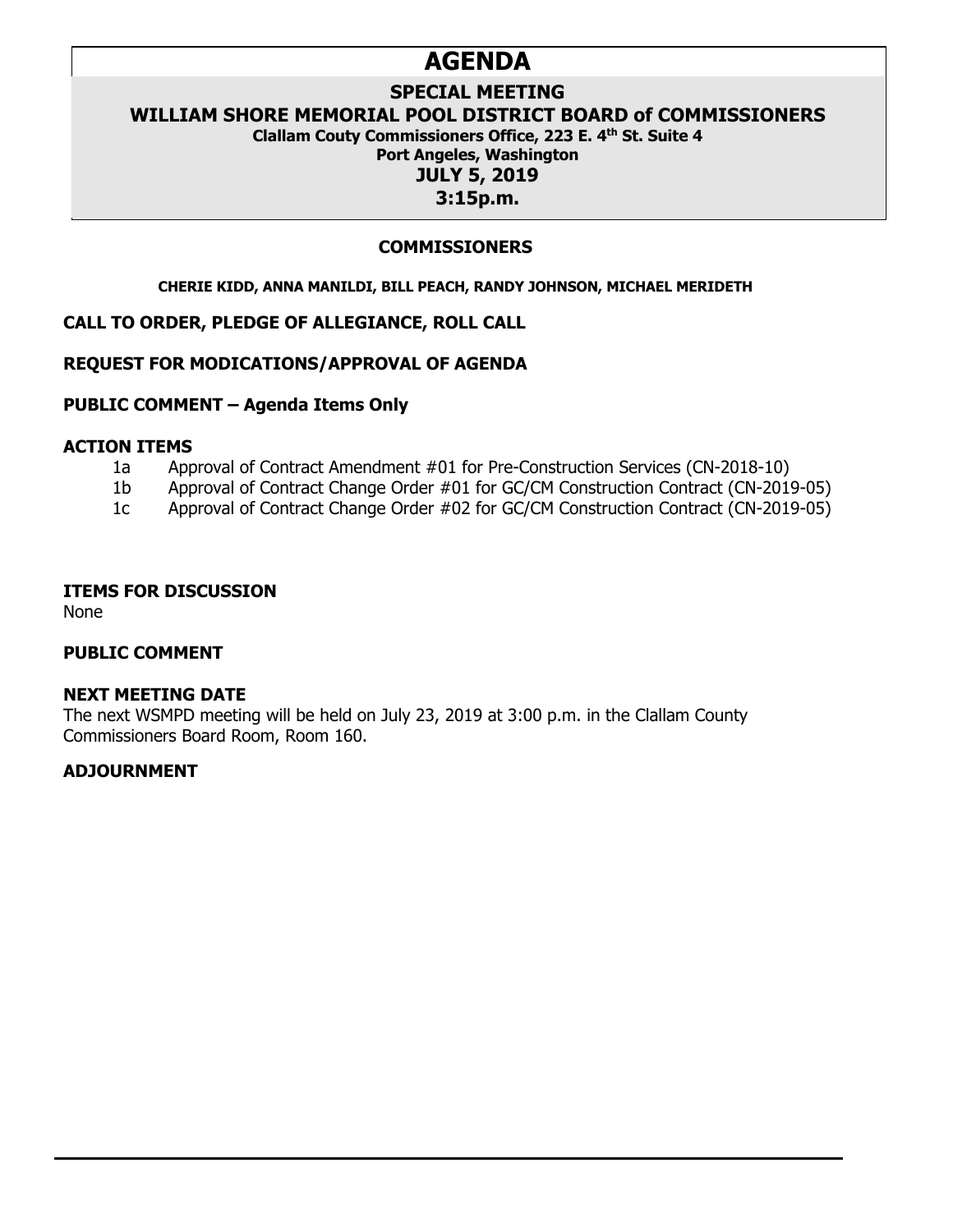PROJECT: Expansion and Renovation Project (PW-2018-01)<br>SHORE

**CONTRACT #:** CN-2018-10 **Amendment #:1 CONTRACTOR:** Neeley Construction\_\_\_\_\_\_\_\_\_\_\_\_\_\_\_\_\_\_\_\_\_\_\_\_\_\_\_\_\_\_\_\_\_\_\_\_\_\_\_\_\_\_\_\_\_\_\_\_



The terms, conditions, time, and contract amount of the above-referenced Contract are amended as indicated below. All other terms and conditions of the original Contract, as amended, remain in effect.

| <b>Item</b> | <b>Detailed Description of Change</b>                                                                                                                                                                                                                                                                                                                                                                                                                                            | Amount        |
|-------------|----------------------------------------------------------------------------------------------------------------------------------------------------------------------------------------------------------------------------------------------------------------------------------------------------------------------------------------------------------------------------------------------------------------------------------------------------------------------------------|---------------|
| 1.          | Under the section entitled 'Agreement,' reduce the contract amount from \$300,283.00                                                                                                                                                                                                                                                                                                                                                                                             | \$-100,283.00 |
|             | to \$200,000.00 by changing the first sentence of Paragraph #2 to read as follows:                                                                                                                                                                                                                                                                                                                                                                                               |               |
|             | "Owner will pay GC/CM on a time and expense basis, for a not-to-exceed amount up to                                                                                                                                                                                                                                                                                                                                                                                              |               |
|             | \$200,000 excluding Washington State sales tax for satisfactorily performed                                                                                                                                                                                                                                                                                                                                                                                                      |               |
|             | Preconstruction Services authorized by the Contract."                                                                                                                                                                                                                                                                                                                                                                                                                            |               |
| 2.          | In recognition of the reduction in the dollar amount of the Preconstruction Services<br>Contract as described in this Amendment 1, the parties agree that the total dollar<br>amount reflected on Attachment A, Scope of Work Fee Schedule shall not exceed<br>\$200,000.00. However, in order to preserve the scope of work and originally agreed to<br>hours and amounts in Attachment A, these hours and amounts have not been<br>correspondingly modified in this Amendment. | N/A           |

| <b>CONTRACT TIME</b>                                              |              |     |               | <b>SUBTOTAL</b> | \$-100,283.00 |
|-------------------------------------------------------------------|--------------|-----|---------------|-----------------|---------------|
| Original Contract Time (including previous Amendments)            |              | N/A | Calendar days | TAX @ 8.7%      | \$-8724.62    |
| Original Substantial Completion Date (including previous changes) |              |     |               | <b>TOTAL</b>    | \$-109,007.62 |
| Changes to Contract Time for this Amendment                       |              | N/A | Calendar days |                 |               |
| Revised Substantial Completion Date based on this Amendment       |              |     |               |                 |               |
| Revised Contract Time including this Amendment                    |              | N/A | Calendar days |                 |               |
| <b>TOTAL CONTRACT COST</b>                                        |              |     |               |                 |               |
| <b>Original Total Contract Cost</b><br>\$300.283.00               |              |     |               |                 |               |
| Previously authorized Amendments                                  | \$0          |     |               |                 |               |
| Total Contract Cost prior to this Amendment                       | \$300.283.00 |     |               |                 |               |
| \$-100.283.00<br>Decrease/Increase due to this Amendment          |              |     |               |                 |               |

Conditions of Amendment: This Amendment is subject to the following conditions:

Revised Total Contract Cost (including this Amendment) \$200,000.00

- A. The change(s) described above, and the work affected thereby, are subject to all contract stipulations and covenants;<br>B. The rights of the Owner are not prejudiced;
- The rights of the Owner are not prejudiced;
- 
- C. All claims against the Owner which are incidental to or as a consequence of the change(s) described above are satisfied; and D. The Contractor accepts this Amendment as full accord and satisfaction for all claims, inclu The Contractor accepts this Amendment as full accord and satisfaction for all claims, including any claims for direct and indirect costs and claims for delay relating to the change(s) described above.

The parties have executed this Amendment by having their authorized representatives sign below.

#### **Neeley Construction WILLIAM SHORE MEMORIAL POOL DISTRICT**

| Bv:<br>Printed Name and Title: | Date | Bv:<br>Printed Name and Title:          | Date |
|--------------------------------|------|-----------------------------------------|------|
| <b>Mitch Neeley</b>            |      | <b>Steven Burke, Executive Director</b> |      |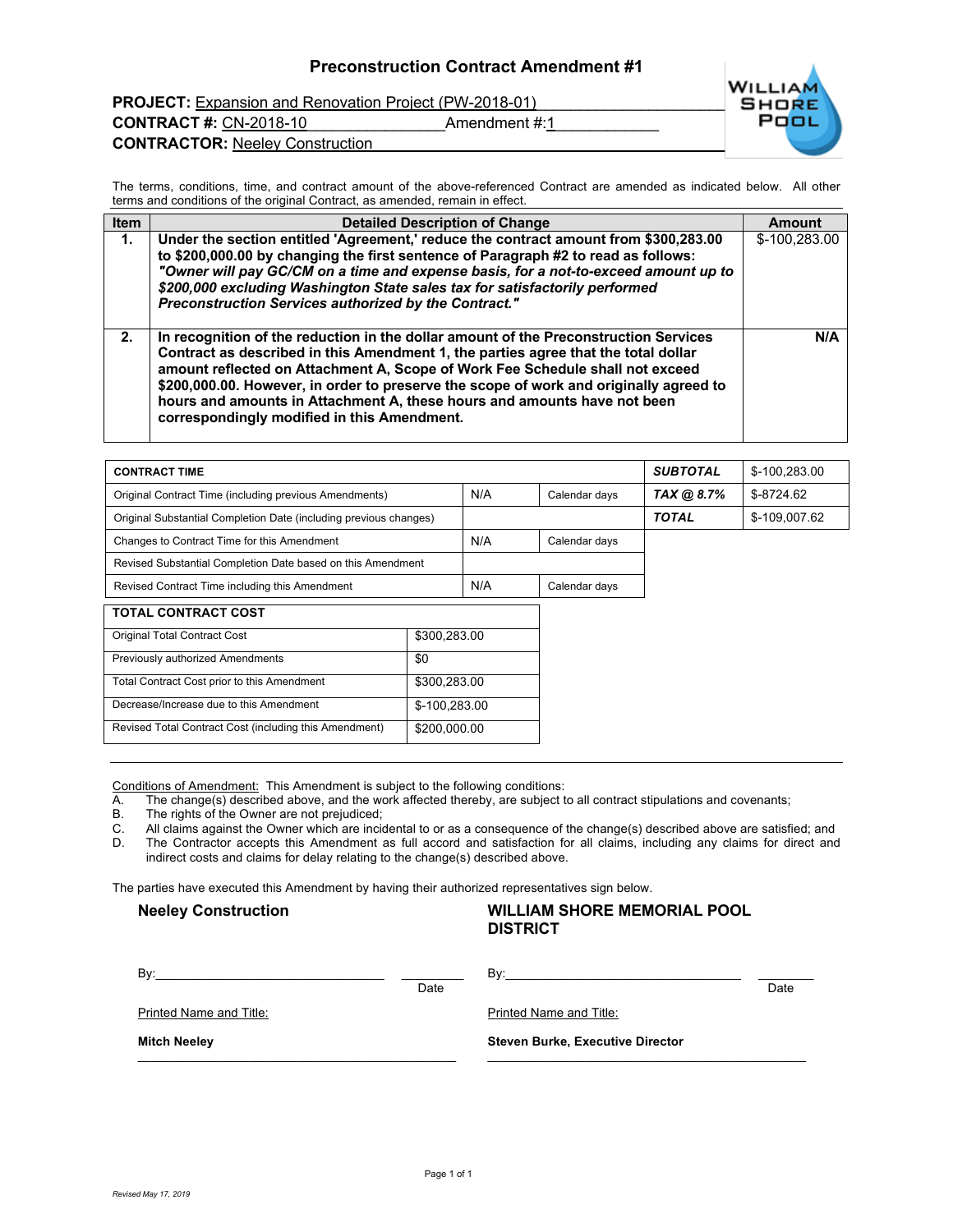#### **CHANGE ORDER FORM**



**PROJECT:** Expansion and Renovation Project (PW-2018-01)

**CONTRACT #:** CN-2019-05 CHANGE ORDER #:001

**CONTRACTOR:** Neeley Construction\_\_\_\_\_\_\_\_\_\_\_\_\_\_\_\_\_\_\_\_\_\_\_\_\_\_\_\_\_\_\_\_\_\_\_\_\_\_\_\_

The terms, conditions, time, and contract amount of the above-referenced Contract are amended as indicated below. All other terms and conditions of the original Contract, as amended, remain in effect.

| <b>Item</b> | <b>Detailed Description of Change</b>                                                                                                                             | Amount       |
|-------------|-------------------------------------------------------------------------------------------------------------------------------------------------------------------|--------------|
| 1.          | The Percent Fee Percentage of the Mini-MACC shall be changed from 5.5% to 5.15%<br>and be applied to the existing Mini-MACC amount of \$584,250.00. (-\$2,044.00) | $$-2.044.88$ |
|             |                                                                                                                                                                   |              |
|             |                                                                                                                                                                   |              |

| <b>CONTRACT TIME</b>                                              |              |                 |               | <b>SUBTOTAL</b> | $$-2.044.88$ |
|-------------------------------------------------------------------|--------------|-----------------|---------------|-----------------|--------------|
| Original Contract Time (including previous Change Orders)         | 397          | Calendar days   | TAX @ 8.7%    | $$-177.90$      |              |
| Original Substantial Completion Date (including previous changes) |              |                 |               | <b>TOTAL</b>    | $$-2,222.78$ |
| Changes to Contract Time for this Change Order                    |              | 0               | Calendar days |                 |              |
| Revised Substantial Completion Date based on this Change Order    |              |                 |               |                 |              |
| Revised Contract Time including this Change Order                 |              | June 1,<br>2020 | Calendar days |                 |              |
| <b>TOTAL CONTRACT COST</b>                                        |              |                 |               |                 |              |
| <b>Original Total Contract Cost</b>                               | \$670,009.14 |                 |               |                 |              |
| Previously authorized Change Orders                               | \$0          |                 |               |                 |              |
| Total Contract Cost prior to this Change Order                    | \$670,009.14 |                 |               |                 |              |
| Decrease/Increase due to this Change Order                        | $$-2,222.78$ |                 |               |                 |              |
| Revised Total Contract Cost (including this Change Order)         | \$667,786.36 |                 |               |                 |              |

Conditions of Change Order: This Change Order is subject to the following conditions:<br>A. The change(s) described above, and the work affected thereby, are subject to all

The change(s) described above, and the work affected thereby, are subject to all contract stipulations and covenants;

B. The rights of the Owner are not prejudiced;

C. All claims against the Owner which are incidental to or as a consequence of the change(s) described above are satisfied; and<br>D. The Contractor accepts this Change Order as full accord and satisfaction for all claims, in The Contractor accepts this Change Order as full accord and satisfaction for all claims, including any claims for direct and indirect costs and claims for delay relating to the change(s) described above.

The parties have executed this Change Order by having their authorized representatives sign below.

# **Neeley Construction WILLIAM SHORE MEMORIAL POOL DISTRICT**

| Bv:                            | Date | Bv:                                     | Date |
|--------------------------------|------|-----------------------------------------|------|
| <b>Printed Name and Title:</b> |      | <b>Printed Name and Title:</b>          |      |
| <b>Mitch Neeley</b>            |      | <b>Steven Burke, Executive Director</b> |      |